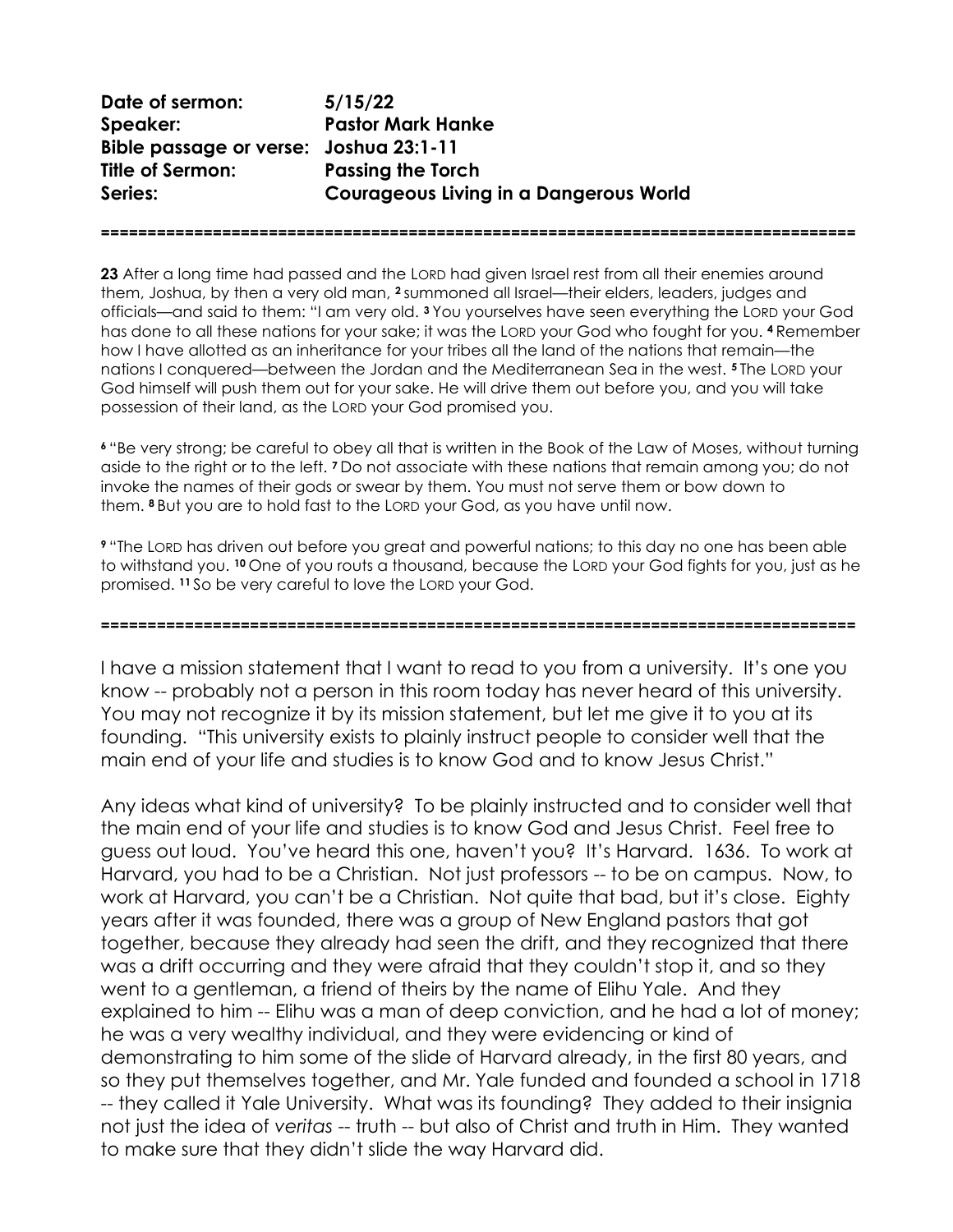If you went to both of those universities today, you'd probably get a fine education. You'd be quite employable. I seriously doubt you would meet Jesus from one of the professors. In fact, at the 350<sup>th</sup> anniversary celebration of Harvard, Steven Mueller, former president of Johns Hopkins University, bluntly stated, and I quote: "The bad news is the university has become completely godless." That's at their celebration. Larry Summers, a former president of Harvard, confessed, "Things divine have been central neither to my professional nor to my personal life."

How did that happen? How do you get a university that hires only Christian professors, how do you get a university that hires nothing but Christians in the faculty and staff, and move at 80 years to the point where today you wouldn't even recognize, they wouldn't recognize this mission statement? How do you do it at Yale? How do you do it at a score of other universities? And could it happen to our church? Yes. There's no question.

Andy Stanley says that vision leaks, and I think it's so true. Not only vision leaks, but mission drift is probably one of the most critical issues. I was meeting on a board at a university, and there was an individual being brought in and coaching us, and he made the statement: "The most important thing the Board of Trustees" -- that's their board -- "The most important thing that you have as an assignment is to make sure that your university, that you're a board member of, doesn't drift in its mission." He said, "There's absolutely nothing that comes close to that." Why? Because it happens. It happens. It happens not only to universities -- it happens in churches. And by the way, it happens in families. And that's why Joshua, when he was an elder man, gathered his nation together -- in particular, I think what he gathered together were the elders and the leaders and the judges and the officials. Why? Because he understood, "I'm gonna die." And he had some things that he needed to tell them, because it is the responsibility of the older generation to do their very best to make sure the next generation remains faithful.

So, for those of you who are younger today, listen in. But this message is for us. It's for those of us who are older. And the reason is, because Joshua teaches us the responsibility, and yes, the privilege that we have. We don't get the privilege of living life and retiring and traveling around -- we have an assignment, Joshua says. And the assignment comes in particular because no one lives forever. Joshua understood that. And so, you have to prepare for your departure. That's what he said. "I'm old. I'm advanced in years. One of these days I'm gonna join the cadre of the dead, and then you, you're gonna lead." And he understood something that sometimes maybe we don't take real seriously. In fact, in the Christian community, I'm not sure that we do. If you look at statistics, those who are dealing in the issues of will and probate and issues of estate, they will tell you -- Christians, 70 percent of the adults in this room do not have a will. That means 70 percent of you are not ready to die. Because if you do, you're gonna leave a disaster behind, and I'll probably have to help pick it up.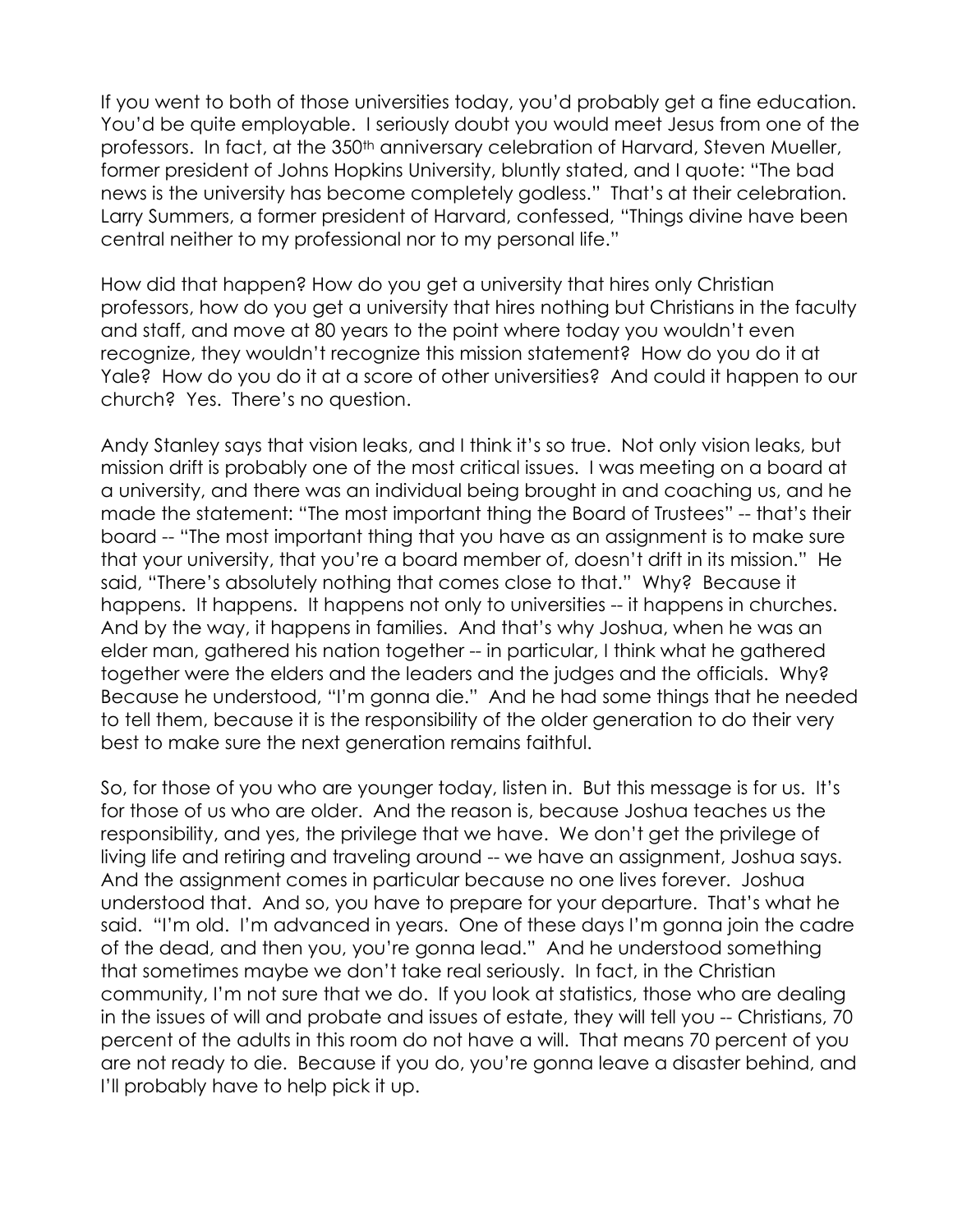What do I mean by that? I mean that when somebody dies and their estate is not taken care of, and they haven't made the appropriate trust, and things aren't set up, number one, the government gets an absolute disproportional amount of money that they don't really need. But more importantly, from what I have witnessed -- and I've witnessed it way too many times -- is that everybody has a little bit different recollection of what daddy said. "Well, I think Dad said this." "No, I think Dad" -- "I think Grampa wants this." "No, this was Grampa's value system." And here's the net result. Not only does the government get more than they deserve -- more than just a few times, those kids don't speak to each other again, because money divided them. And Joshua understood -- "Guys, I'm gonna die. I've lived a great life. Fought a lot of battles. Man, I've grabbed my fingers around a lot of swords. But when I leave, there's a nation, and there's a God, and I want to make sure you walk with Him." Because his heart was for the people.

No one lives forever, and so, you have to prepare for your departure. I hope you live to be 90, 100 -- I hope some of you live to be 110. I mean, they're gonna make medicine pretty soon where you, you know, you're gonna be 150. I think I'm outta here a little bit ahead of that, I'm going to Heaven. Hopefully not in the next week, but I'm going. But I have things to do. And you do. Because there's a reason why Harvard slipped. It's because somewhere the board got lazy. Somewhere the board, and they selected a president, and they began to make this slide, and Yale did the same thing. And we could go down the list of Christian universities, ones who were founded. Our own Willamette was founded -- for what purpose? To educate missionaries. That was its founding. To educate missionaries to reach the Native Americans of this valley.

If you went to Linfield, just up the road, they used to hand out a theology degree. They had a degree. They had a whole theological department -- founded by a denomination. You're lucky to find a Bible on the campus. And what those universities experienced, your family can experience, unless you communicate a few things to those who walk behind you.

Joshua exhorts us a couple things. Number one, he says, "I want you to be clear about communicating their future options." There are two. Don't make life complicated, and don't let somebody blur the idea, it's like, "Yeah, there's a lot of options. There are many roads to Heaven." No no no no. There are two roads. "There are only two paths you can choose," Joshua says. The first one is the path of obedience. If you walk this way, it invites the blessing of God." He exhorts them, in verse 6, he says, "Be strong, be careful, to obey all that is written in the book of the law of Moses. And do not turn aside to the right or to the left. Don't associate with those nations that remain among you, and don't invoke the names of their gods, rather hold onto God. Love Him." Because if you do -- verse 3 tells us what the result of that is. "You yourselves have seen everything that the Lord your God has done to all of these nations for your sake. It was the Lord your God who fought for you." He sat down with them and said, "Guys, there's only two options. If you're obedient to God, there's gonna be blessing." It's not that there's not gonna be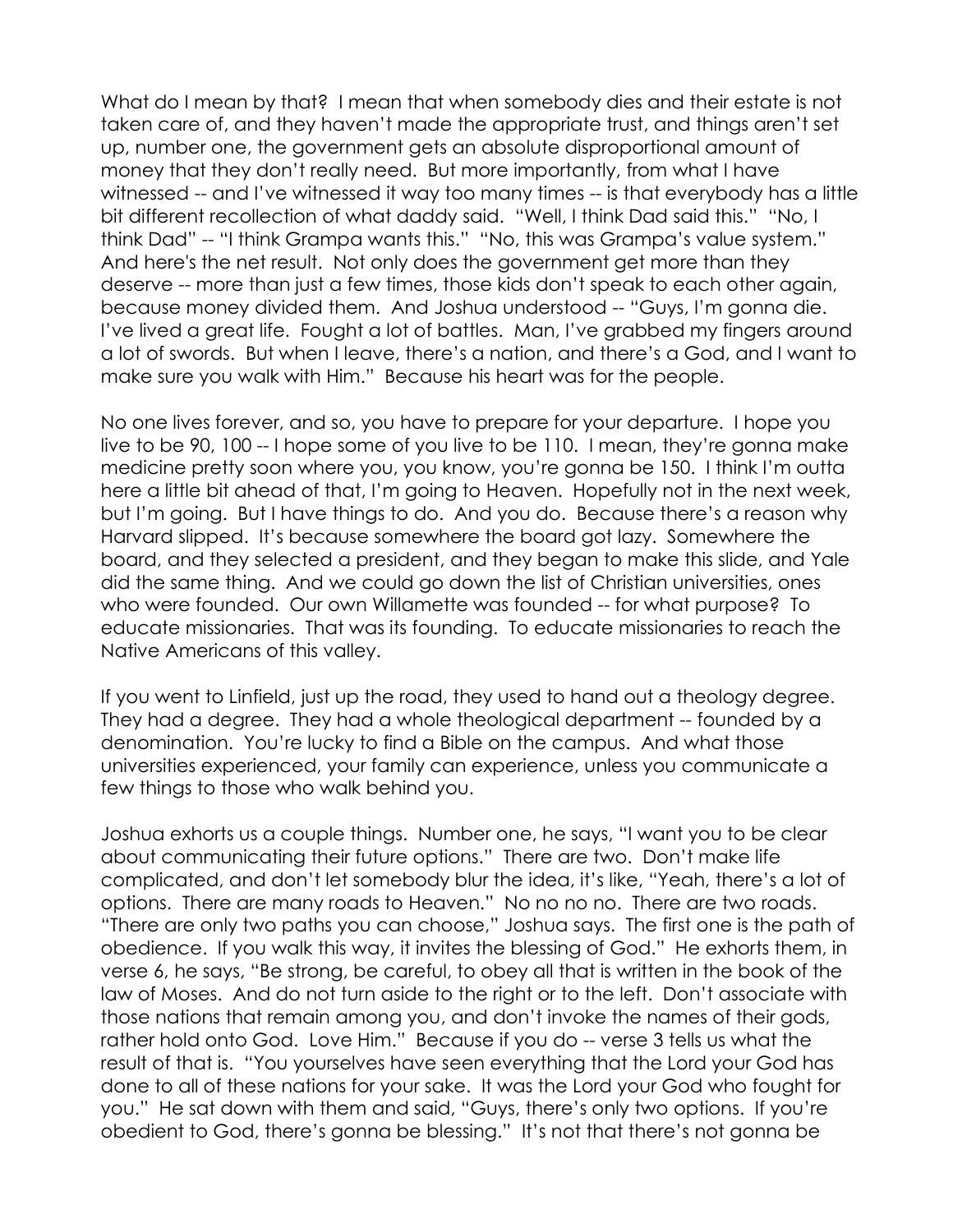hard times. He had hard times. He lost some people. He made mistakes. He wasn't perfect. But they were in the land of Canaan. They were in the Promised Land, and it was beautiful, and it was glorious. He says three times in this text alone, "It's a good land. It's productive, it prides everything. In fact, there's not been one nation that's come against us that has withstood our God. And if you're obedient, God will lead you that way."

One of my favorite quotes of Spurgeon is this one. He says, "God will not allow His children to sin successfully." Why? Because God is jealous for you. He's not jealous of you, He's jealous for you. And He longs for you to experience the totality and the fullness of the blessing of walking with Him. God may not have a property for you -- He does have a beautiful life for you. God may not have, you know, milk and honey flowing -- He does have promises for you. But if you don't walk with Him, if you're not obedient to Him, you quench the Holy Spirit. You set aside the blessings of God. "There are only two paths," Joshua said to his friends. "You can choose the path of obedience or you can choose the path of disobedience, and if you choose the path of disobedience, here's what you need to understand. It will become a slow and gradual decline.

Here's the danger of disobedience. It never bears its fruit quickly. What I mean by that is, you can disobey God, you can set the Word of God aside, you can reject your parents' faith, and your life doesn't fall apart the next day. If it did, people would probably come back quickly. But the fact is, you can walk away from God, you can close the Word of God, you can say -- "Ah, you know what? this really isn't the only way to live." And you can set it aside, and you can figure out -- and you will, if you choose that path -- that sometimes, actually, life gets better.

Like -- "Wait a minute -- the preacher's smoking something bad. He doesn't have a clue! I mean, I've rejected God's Word and my life is easier! The weight is off! I've gotta go back and tell the poor guy." It's true. More likely than not, your life doesn't fall apart overnight. Why? Because Satan is setting his hook. It's a slow, gradual decline. What are the steps? Number one, it's association. It's just coming into relationship. That's what he talked about here, he says, "Do not associate with those nations that remain among you." Well, what does it mean to associate? To hang out with. That's simple, right? In fact -- "I mean Pastor, if I'm gonna evangelize these people, I've gotta hang out with them. I gotta kinda be their friend." And so, we begin to associate. But it's not association with the purpose of hopefully sharing the gospel -- it's like, "Hey, let's become friends." And association leads to what I call entertainment. Not that you're being entertained, but you're beginning to discuss and entertaining their ideas. You're kind of processing their ideas with yours. And what happens in entertainment or discussion is that you elevate their life to the Word of God. And now you're saying, "Well, which one do I really like? Maybe I'll pick a little from either one."

The Nation of Israel almost inevitably took the next step. What happens after discussion or entertainment? Marriage. Marriage is where they begin to intertwine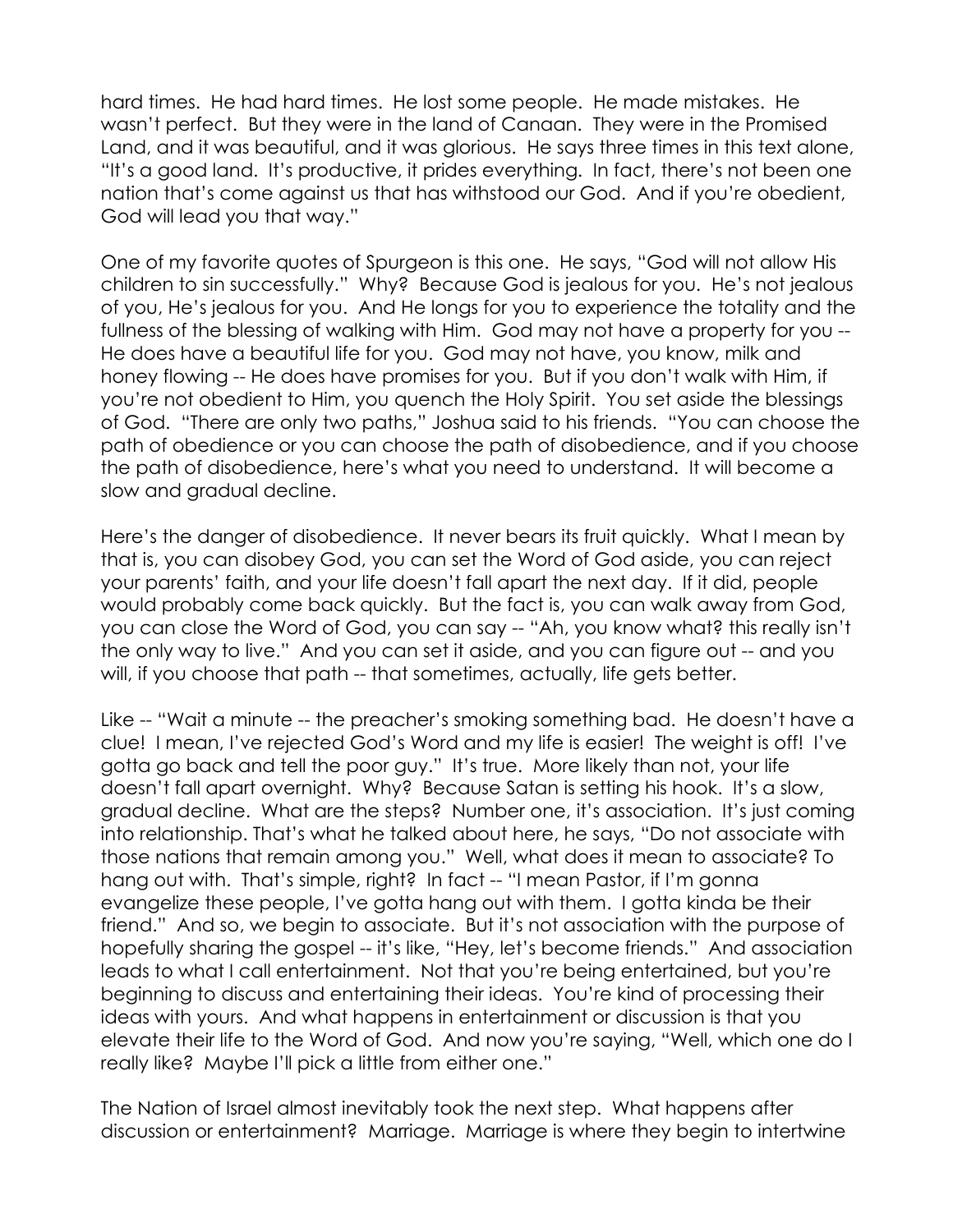their lives. Marriage is where they moved into a home and brought two gods. Two value systems. Two belief systems. There was a couple in our former church that came and I asked them one time -- they'd been there a little while, and I said, "Hey, what brought you to our church?" And they said, "Well, we got married." I said, "You got married and that brought you to the church?" And -- Mark was his name - - he says, "Yeah, the reality is, when we got married, I grew up a Mormon, she grew up an orthodox Jew, and we decided, 'Well, we can't really go to one of those. It would make them choose.' And so, we decided to go to the Baptist church." It was a weird way that God led them. It was strange, it was beautiful. They both got saved. Their kids got saved. I remember baptizing them -- actually dad did. And it was such a glorious thing. Here's the real honest truth -- it doesn't normally turn out that way. It doesn't. Typically, what happens is you marry in and your spouse, be it a husband or a wife, brings another god into the room. And then you start to part it, and then your kids start to choose, which god do they want, and the next thing you know, your family -- it's not even recognizable.

If you go back and look after marriage, next and finally comes adoption. What's adoption? You've changed gods. If you were a student of history, you could go back to virtually any one of these universities, and I bet within one or two leaders you could find where was the demarcation, where was the line, where did they shift? Where did they begin to entertain other paths to Christ? Where did they begin to shift their view of God's Word? Where did God's Word become not the authoritative plenary Word of God but the Scriptures that contain the words of God? What year did it happen? And you could go back and look at any one of these. They followed this path. It's a path of association. It's a path of entertainment and discussion. And then you marry.

What does it look like in a university to marry? You bring somebody on the board. You bring somebody in leadership that has a different god. What does it look like in a church? You bring a different teacher. You bring a different leader or different elder or different deacon that hasn't been vetted, that hasn't made a commitment to the Word of God, that maybe has a little off-slant. And the next thing you know, you're discussing things, and then you marry, you bring them into leadership. And the next thing -- you have a church that's not recognizable. You could look around the United States, and there's denomination after denomination, and Christian university after Christian university, that once had the banner veritas -- truth. And now somebody says, "The bad news is, they are godless." Here's a Christian university that now is being described by somebody as saying they have no God. They're godless. That's where disobedience leads you. And Joshua understood it. He said later in the text, "What starts off seeming benign, not really a big issue" - verse 13, he says, "Then you may be sure that the Lord your God will no longer drive out these nations before you. Instead, they will become, number one, snares, they will be traps for you, whips on your backs, thorns in your eyes, until you perish."

That's the danger that the enemy works with. Bible says that the fear of man will prove to be a snare. At first it doesn't seem like you're fearing men, it seems like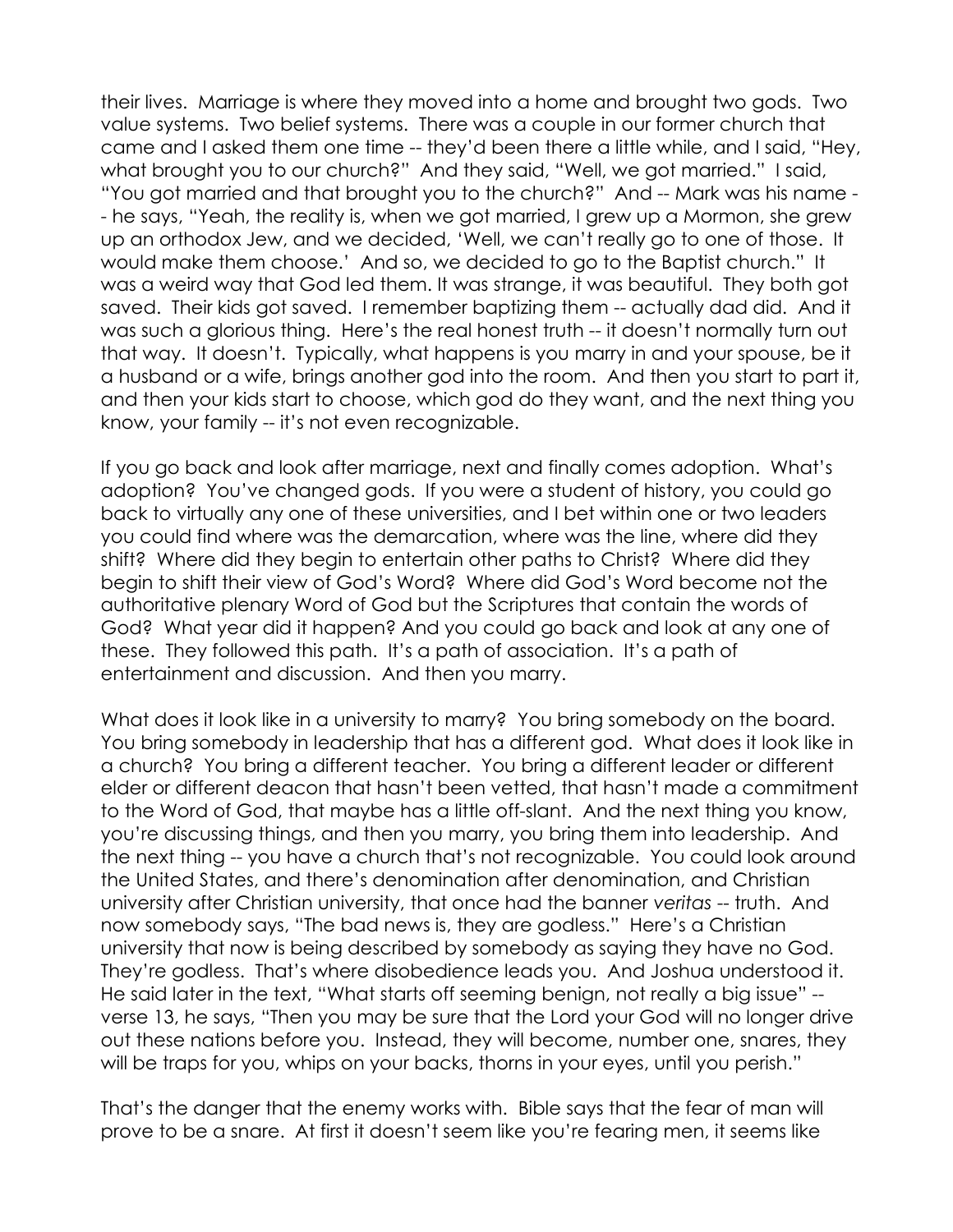you're actually serving them. Seems like you're trying to be open to ideas. It seems like you're trying to be kind. And then there's a snare that gets set, its hook that gets into the mouth. Joshua wanted to make sure they knew. "My friends, when I die you have two paths -- and every day you have to remind yourself which one am I on." Obedience is never perfection. Obedience is not that you're gonna have the perfect life. Obedience is a disposition that God is all authoritative, His Word is true, and to the best of my ability, I will surrender to it.

Disobedience is setting aside God as authority, dismantling His Word, deconstructing it, neutralizing it, so that I can make it on par with virtually any other faith, and say, "Oh, it's a good word, the Bible is a great word, along with many others." Be clear about communicating the future, and make sure your kids understand, "When I die, do know, you can play around with God all you want. There's are two paths. It's the one of obedience, and it's the one of disobedience."

And make sure, Joshua says, to be clear about the motivations for honoring God. In other words, there are benefits. And don't be ashamed of this, and don't think you're being manipulative. There are true, real benefits when you walk with God. Number one -- understand and help them see what God has done for you. Make sure you frequently tell the stories of everything that God has done for you. Joshua did that. He says in verse 3: "You yourselves -- you've seen everything that the Lord your God has done. How every nation that you have fought against, not one of them has withstood you."

Now understand, when Joshua's gathering these elders together, there's some of them that have never touched Egypt. There are some of them that don't know - they heard about the exodus, they heard about those things, but they didn't live it. And it is your responsibility for those who have not seen the glorious work of God in your life, it's your responsibility to at some point lovingly, wonderfully telling them, "Let me tell you about the time that God showed up." And Joshua told them, "Let me tell you the time where I had a sea in front of me, and I was having Egyptian spears coming up my back," and I thought for sure Joshua was saying, "We're gonna die on this hill." "And God did something I've never seen in my life."

And I can only imagine that Joshua periodically sat them down and said, "Guys, there was a day -- man, I was down slugging it out. My hand was gripped around the spear. It had been around that spear so long I couldn't -- I literally tried to pull it off. Man, I couldn't get it off, and I looked up on the hill and we were being pushed back and defeated. And I looked up and I said, 'Get Moses' hands up!' And they lifted his hands unto the Lord," and Joshua says, "In that moment, the tide turned." Help them see what God has done for you. Help them understand the power and the reality of God. If all you have is to memorize Scripture and to put it in their heart, but you don't have any validation that it's become real for you that God has shown up in your life, then don't think it's gonna be a surprise that your kids are willing to turn in your faith and religion that seems terribly impotent for something else.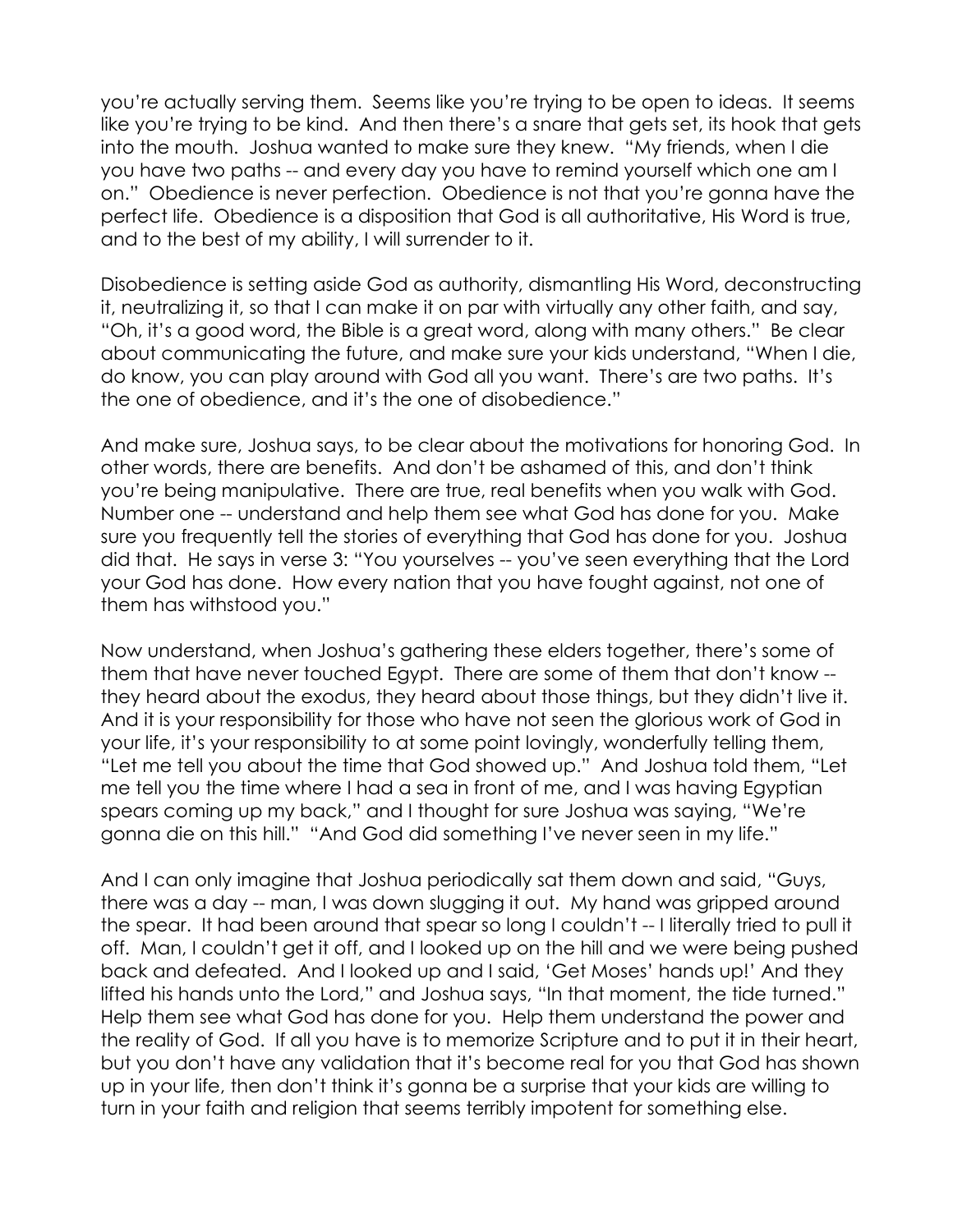You see, if God hasn't answered prayer, if God hasn't shown up in your family, if there's not evidence of something real and powerful that God came down from Heaven and answered prayers and brought a prodigal home and healed somebody -- if there's not that story, then your kids are gonna wonder -- "Why? Why should I walk with your God? He seems terribly inattentive. Maybe God's busy with China and He doesn't have time for you." Joshua went over and over and over. "Can I tell you the time God showed up in Jericho? Can I tell you about God's kindness to me? I blew it in Ai. I did." And Joshua told them about the overreach, the laziness of his leadership. "God didn't discard me. He gently rebuked me, and He gave me another shot."

Be clear about the motivating factors for honoring God. Help them see what God has done, and help them love not just the truth of God's Word, but help them love God. There's a huge difference. I've gone to a couple of seminaries and taught at a couple, and every seminary that I know of has a huge challenge. And this is it- they now how to graduate really educated students that know the Bible well. What every seminary will tell you is, what they're not as good at is graduating students that love God well. It's actually quite easy to learn to parse Greek verbs. It's another thing to love the Lord your God with all your heart. It's pretty easy to teach a church history. We can teach you some classes about leadership. Better to probably learn it in a local church. But it's a whole different thing to love Him. And to serve Him not because you're afraid of Him, but because you love Him.

Joshua tells them in this text, he says in verse 6: "Guys, I want you to obey all that is written in the book of the law of Moses, without turning aside to the right or to the left. Please do not associate, don't walk down that path of disobedience." Ah, verse 8. "But I want you to hold fast to the Lord your God as you have until now." He says the same thing, differently, in verse 11. "So be very careful to love the Lord your God, to love Him with all your heart."

Let's go back to verse 8 for a minute. I like the NIV most of the time. Here's a point I don't like their use of the term. They use the term "hold fast" -- the term actually is "cleave." Some of you have that translation. I like that, and the reason why is because, I think Joshua is reaching back into the memoirs of Moses when he's writing, and he says that a husband and wife will leave and cleave. And so, Joshua is reaching back and grabbing that language, and he uses that language why? Because he's trying to help them understand. It's one thing to love God. It's another to cleave to Him, to love Him, like a wife loves her husband, like a husband who loves his wife.

Every year when my wife has a birthday, I add one thing that I uniquely know about her. She's 62 years of age. I have 62 unique things about my wife. But my friends, as much as I'm infatuated with her, that's not what holds us together. I hope one day I get to write down the hundred things that I know about Kerri. We'll have a party. We'll just have a party for living that old. But that's not the bond. The bond is -- I love her. Not that I know things about her. It's that I adore her, I cherish her.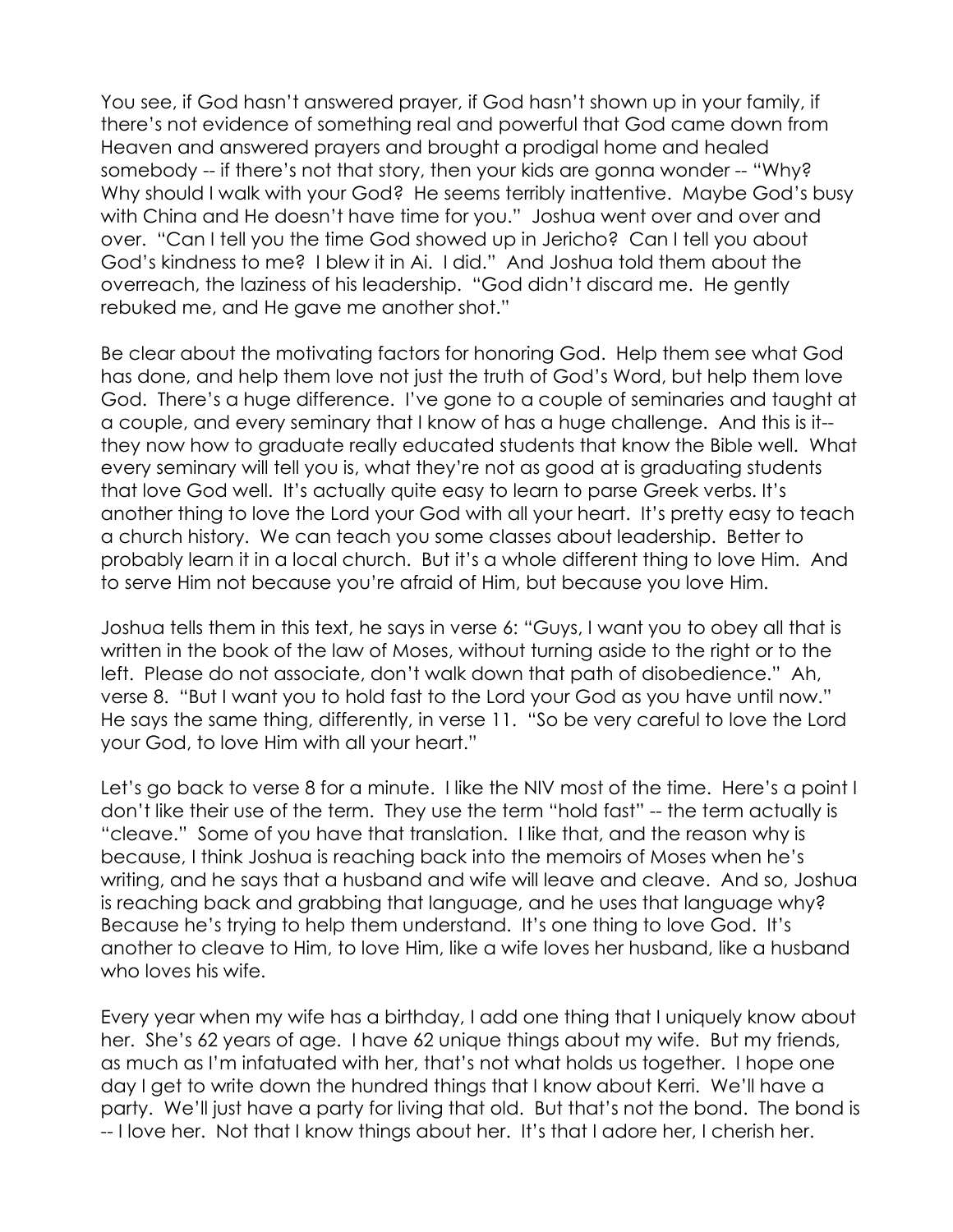She's the most important person on this earth to me. And what Joshua is telling these dear friends, "Don't just know the Word. Don't just obey the Word. Love the One who gave you the Word. Because if you love Him, obedience will be easy. If you love Him, if you cleave to Him -- if you cherish God, if you see all the glorious and beautiful things that He's done for you -- obedience is not a chore, it's not hard, somebody doesn't have to hammer it into you! No, you delight in it."

Have you ever seen couples? And you can tell -- you can tell in a second. There are couples who stay together, and you know the only reason why they're together is, they just don't wanna live with the economic downfall of a divorce. The only reason they're together -- maybe it's the public shame. And then there are other couples. You look at them, and you go, "Good night. They've been married 50 years; they act like honeymooners." It's the sweetest thing in the world. It is, it's just glorious when you see a couple that -- they're just -- I mean, they don't even have to speak and the way they look at each other, you think, "Oh, they are loved." That's -- Joshua says, that's why he used the word cleave. Hold onto God that way. Because if you do, it will invite His blessing.

Finally, remind them of how much God loves them. Three times in this chapter Joshua uses the term -- 13, 15, 16 -- "This good land." Why does he use that? Well, I don't think it's an accident. If you go back and look at Moses' last message. Ten times in his last message he talks about the goodness of God and the good land that God has given to them. Romans 2:4 says, "It is God's goodness that leads to repentance." See, I'm convinced that every day the enemy's whispering in your ear, "God's not good, don't trust Him. God's let you down." And Satan has this amazing ability to remind you of all the prayers that God hasn't answered. And he'll throw that stuff at you ever day, and his passion is to convince you to doubt God, to give up on Him, to question him, accuse him. And so, Joshua's reminding them, "Please tell your children how much God loves them. Please remind them that it's the goodness of God that leads us to repentance. It is the goodness of God that gives us the motivation to be obedient, because I believe at the end of the day God is so, so good."

It is your and my responsibility to teach the next generation to love the Lord their God. It is your and my privilege, your and my absolute privilege and delight that we get to teach them about what God has done at our church, and we can tell them the moments where God has intervened and done miraculous things. It is our privilege to open up the Word of God and to declare the goodness of God and to help them see why. Because otherwise you and I are gonna die, and this church is gonna be led by different people, and if we don't pour into them what Joshua poured into his leaders, the nation can fall, the mission can slip, the vision can die.

You and I -- it may not have been given to us to be the president of a university, but my friends, you have a family. You have a business that you run. You have a church that you attend. And I dare say, it is your responsibility. It is absolutely your responsibility to bring together your family and to have these conversations with